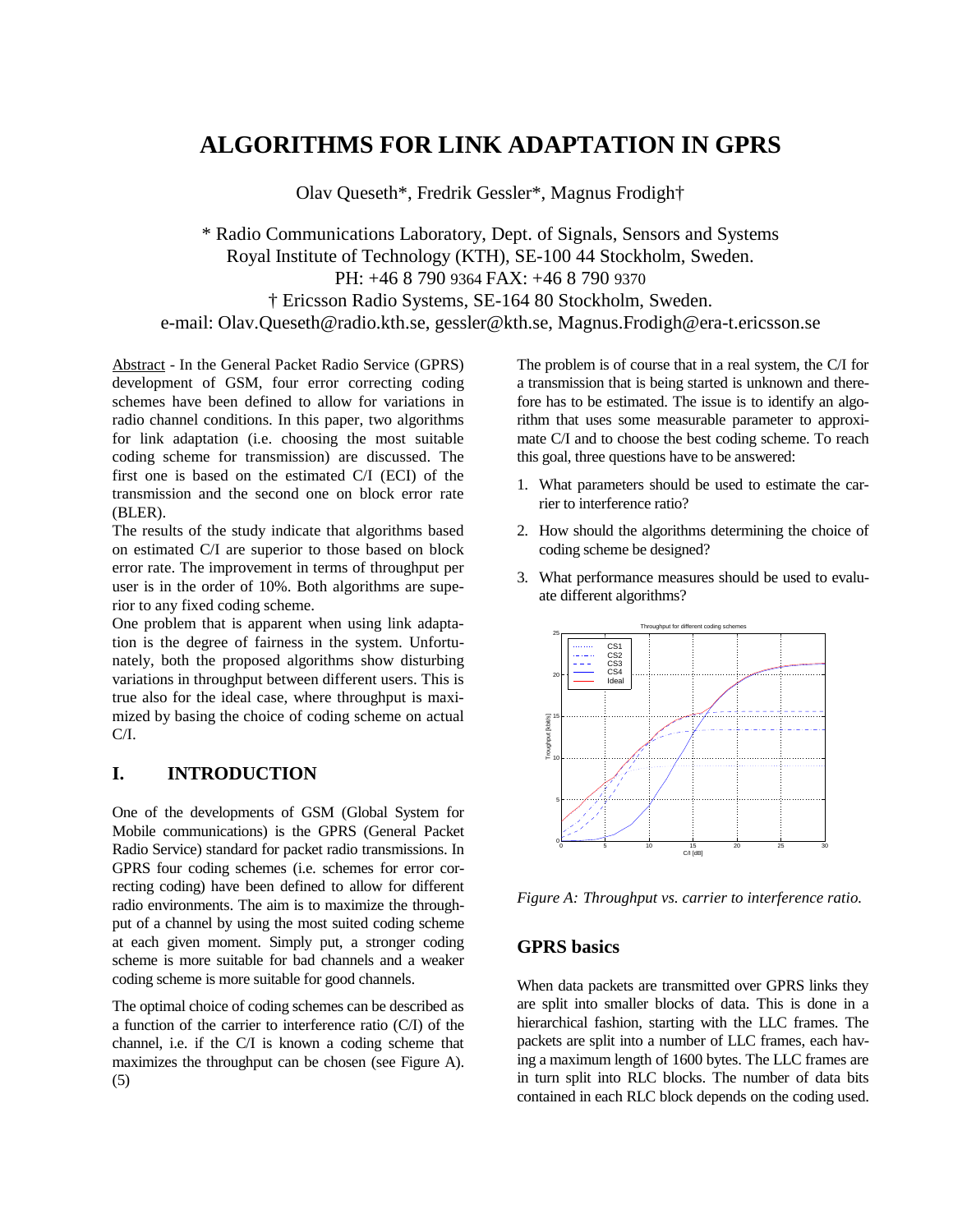One RLC block is finally transmitted on four consecutive bursts. (4)



*Figure B: Packet transformation data flow.*

The GPRS standard specifies four different coding schemes, CS1 to CS4. The CS4 scheme does not use error correcting coding. CS1 uses a half-rate convolutional code. The CS2 and CS3 schemes use the same convolutional code, but with different degrees of puncturing. An RLC block can carry 181, 268, 312 or 428 data bits depending on the chosen coding scheme. (3)

For the downlink the transmission is initiated by the Basestation sending a paging message to the mobile. The mobile acknowledges the paging message and the base station starts its data transmission. Data is transmitted over one reporting window, which is a number of RLC blocks long. After each reporting window an ACK/NACK is expected from the receiver, followed by either further transmissions or retransmissions. (7)

# **II. PROPOSED ALGORITHMS**

The algorithms proposed here take into account three aspects of the choice of coding schemes. First what coding scheme should be used initially, second how to update the chosen coding scheme, and third what system parameter to measure.

### **Initial coding scheme**

There are several different approaches that can be used to determine the initial coding scheme to be used in the system. If the system has a relatively low load (typically below 50%) the simplest choice is to always start with the weakest coding, i.e. coding scheme 4. Most of the time the radio channels will have sufficient quality to allow this. Problems arise when the system load increases.

If we envision a system with moderate to high loads, the radio conditions will in general deteriorate due to increased interference. Here it becomes obvious that an initial choice of coding scheme 4 will lead to a large amount of retransmissions and at least one update of the coding scheme will be necessary to lower the block error rate to reasonable limits. It would therefore be beneficial to choose a coding scheme adapted to the system load.

As it turns out, the system load is known since the queues of traffic to and from mobiles are controlled by the base stations. The problem is however that the load varies through the system. What is of interest for each mobile or base about to initiate transmission is the current traffic from mobiles/base stations that interfere with them. The total system load is of lesser consequence.

In the algorithms presented in this paper the pragmatic approach has been used, i.e. coding scheme 4 is always chosen as a starting point regardless of system load.

# **Updating the coding scheme**

The ideal solution for the updating of the coding scheme is known, with the optimum being a function of the carrier to interference ratio for the transmission. The C/I for a transmission is of course impossible to know beforehand, and can only be estimated (in a real system this is in fact true even for RLC blocks that have already been transmitted).

Two different methods for estimating the C/I of the transmission have been studied. In the first case a signal subspace approach was used to estimate C/I. In the second case, a coarser approach was used. Here the block error rate for a number of RLC blocks was used to indicate the C/I level and thereby change coding scheme.

#### Estimated C/I algorithm:

It has been shown that C/I can be estimated with a mean error of 1 dB in one burst time (2). In the system studied in this paper we estimate the mean C/I over the latest reporting window. This estimate is used to select the coding scheme providing the highest throughput for the given C/I (cf. Figure A).

Algorithms using an estimate of the average C/I should come fairly close to the ideal case. A good approximation of C/I has to be balanced against using large amounts of historical data. If the radio environment changes quickly, such averages become less useful. In the case studied here, with system loads around 50% and stationary mobiles, the changes are probably quite slow and the approximation very effective.

The estimated C/I algorithm implemented here can be described as:

- 1. Start with coding scheme 4.
- 2. Transmit RLC blocks until the end of the reporting window.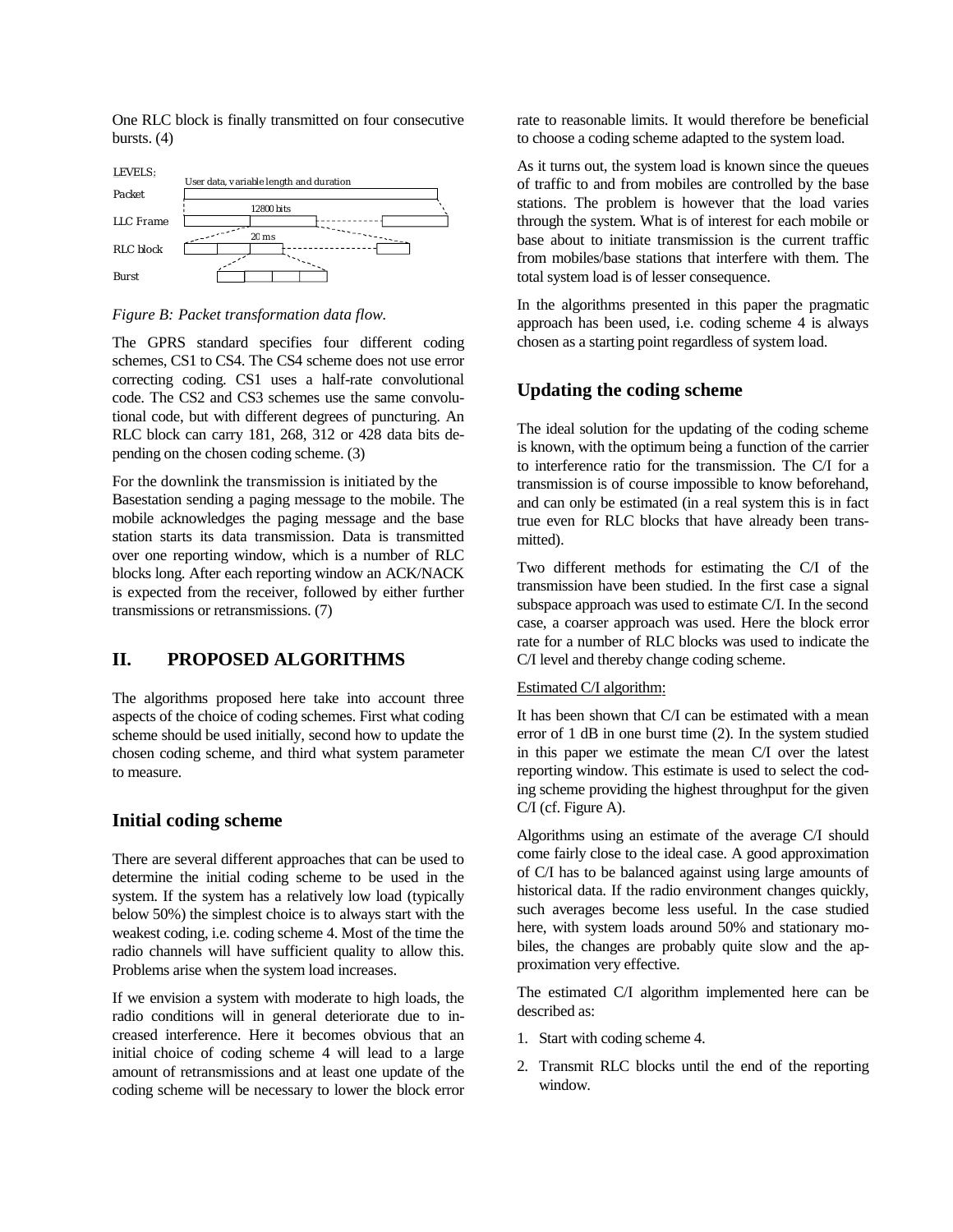- 3. Estimate the average C/I for the previous reporting window. In the model this is done by averaging the obtained C/I for all RLC blocks. A random value is then added to the estimate to simulate uncertainties. The random value is lognormally distributed with a variance of 1 dB.
- 4. If there is more data to transmit return to step 2. Failed blocks will be placed at the head of the queue, and are retransmitted first in the next reporting window.

#### Block error rate algorithm:

For each reporting window the block error rate can easily be determined. However, due to the fact that the reporting window needs to be fairly short to allow for reasonably rapid updating of the coding scheme, the block error rate of an individual reporting window can only be determined as a coarse.

If the block error rate of the previous reporting window lies above a certain threshold, a stronger coding scheme should be used. If it instead lies below some other threshold, a weaker one should be chosen. In our simulations the upper threshold for BLER is 20% erroneous blocks and the lower threshold is 10% erroneous blocks.

The block error rate algorithm implemented here can be described as:

- 1. Start with coding scheme 4.
- 2. Transmit RLC blocks until the end of the reporting window.
- 3. Check how many RLC blocks that failed in the reporting window. If less than 10% of the RLC blocks failed change to a weaker coding scheme. If more than 20% of the RLC blocks failed change to a stronger coding scheme.
- 4. If there is more data to transmit return to step 2. Failed blocks will be placed at the head of the queue, and are retransmitted first in the next reporting window.

# **Coding schemes for retransmissions**

When retransmissions occur in the system it is not always reasonable to change to a stronger code. If the block error rate is low it may still be relevant to keep a weaker coding scheme due to the benefit of a higher bit rate in the transmissions. Retransmissions in themselves, however, are always costly since they require a new ACK/NACK signaling between transmitter and receiver before further signaling is possible (i.e. some form of idle state). It can therefore be relevant to apply a stronger coding to the retransmissions than to the ordinary transmissions to avoid new retransmissions, even if the block error rate (or estimated C/I, whichever is being used) is below the threshold for changing schemes. In this study, the coding scheme used for retransmissions is determined by the behavior of the algorithms.

Packets that have not been transmitted successfully after 16 attempts are discarded. This is to prevent a mobile from occupying a channel indefinitely.

# **III. GPRS SYSTEM MODEL**

The approach we have chosen is to make a numerical simulation of a GPRS system. The calculations have been made at the RLC block level. The reason for this is that the interference situation for a certain channel changes as new users start and stop their transmissions. This can happen from one RLC block to the next.

# **Model assumptions**

In our simulations we have assumed the mobiles to be stationary. An adapted version of the RUNE tool for radio network simulation (1, 6) was used for the simulations. In this toolbox, calculations are made for standard (ideal) hexagonal cells. To allow for a finite number of cells to be simulated while still approximating an infinite system, a wrap-around technique is used. Only the downlink has been considered in this study.

The system can be described by the following parameters:

- Reuse pattern:  $1/3$ .
- Cell radius 1000 m.
- 4 GPRS channels per cell.
- The packets arrive according to a Poisson process.
- The length of the packets is exponentially distributed with a mean of 600 bytes and a truncated maximum length of 68 Kbytes.
- The queuing discipline is FIFO.
- The system is loaded so that 50% of the channels are used for a fixed CS2 coding scheme. The load is constant for all simulations.

The propagation model includes distance attenuation where the signal power decays with the fourth power of the distance. It also includes a lognormal shadow fading with a lognormal variance of 8 dB.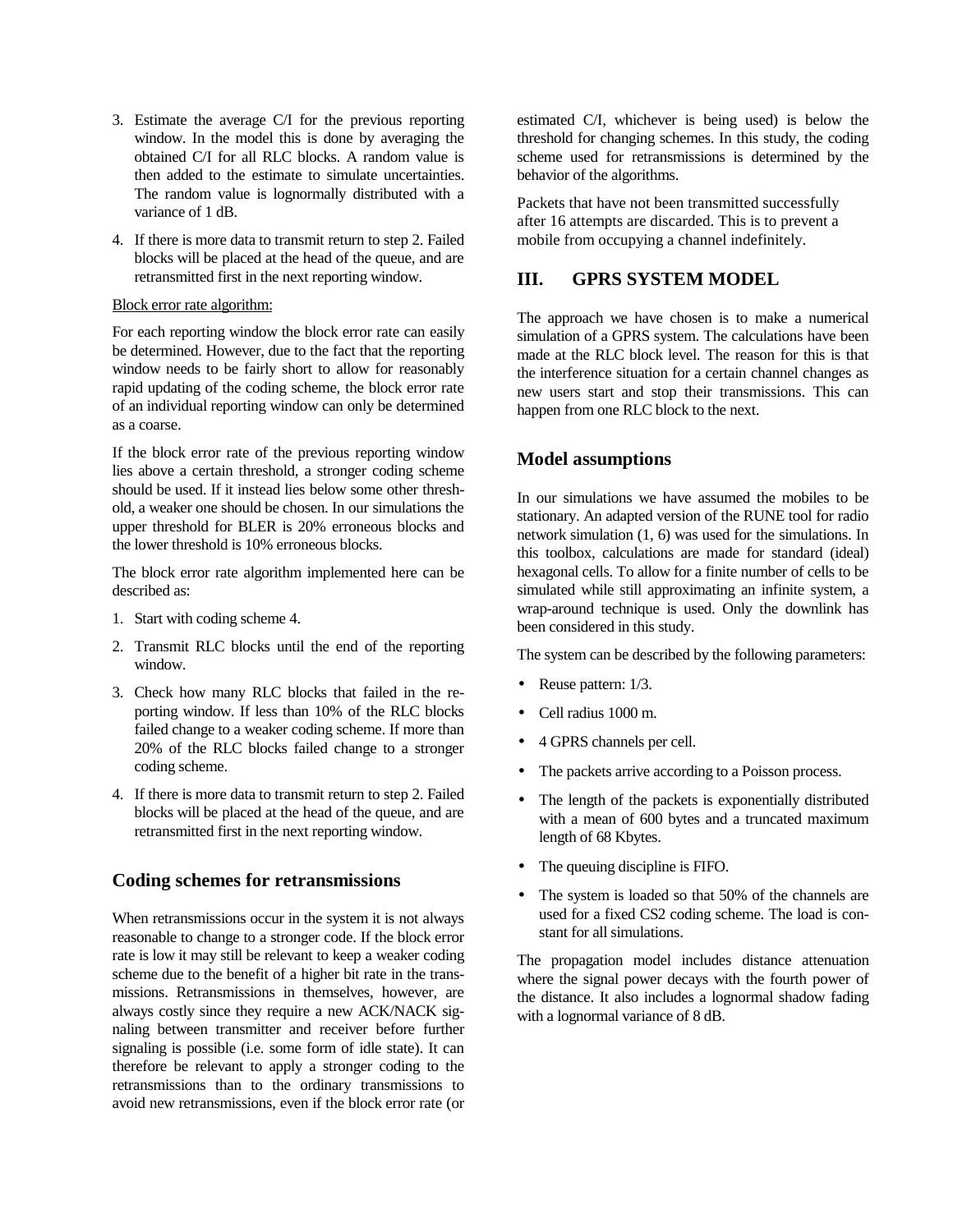#### **Traffic**

In the simulations a large number of mobiles are defined for each cell. For each mobile a state determining traffic status is defined for each time-step (equivalent to the length of an RLC block). There are four possible states:

- 1. Passive, i.e. not transmitting.
- 2. Queued, i.e. waiting to transmit.
- 3. Active, i.e. transmitting.
- 4. Silent, i.e. waiting for ACK/NACK.

Schematically the states and the changes between different states can be described by the diagram in Figure C. Note that the mobiles leave the passive state depending on the arrival of new traffic, which is Poisson distributed.



*Figure C: Mobile terminal states during transmission.*

The base station is assumed to control the queue. This means that the base station decides which mobile is allowed to transmit/receive at each given moment. In the simulation, there is therefore a queue for each cell where the identities of the mobiles wanting to transmit and the length of their respective transmissions are registered. Mobiles are randomly assigned a channel.

### **Transmission**

When the mobiles are active, we assume that they transmit for example a maximum of 10 RLC blocks before waiting for an ACK/NACK. The length of this reporting window has been varied to see how this influences the system performance. Intuitively, in a given radio environment, a stronger coding scheme should work better with a longer reporting period since the risk of retransmissions being required is lower. Our studies indicate that long reporting windows are preferable, since this reduces the idle time during transmissions (i.e. overhead). However, long reporting windows mean that the coding schemes

cannot be updated as often. Thus, in a quickly changing radio environment this may become a problem. In our calculations, a reporting window of 10 RLC blocks has been used.

A schematic description of our model of the transmission of packets on the channel can be found in Figure D.



*Figure D: Transmission of RLC blocks in one reporting window.*

We simulate the ACK/NACK state by simply letting the mobile be silent for two RLC block windows (cf. 7).

# **The studied cases**

Simulations have been made of three different groups of coding scheme choices. First of all, the performance for each of the individual coding schemes: CS1, CS2, CS3 and CS4, has been established. Second, the ideal case has been studied. Here the coding scheme has been selected using the C/I determined in the simulator for the RLC block that is about to be transmitted by each active mobile. Third, the two algorithms elaborated on above have been used to determine the choice of coding scheme.

In the algorithms proposed in this paper, the coding scheme of a certain transmission is updated only from one reporting window to the next. This means that there is always an idle state (cf. Figure D) between transmissions during which the ACK/NACK information is transmitted. The reason for this updating interval is that information on the quality of the received signal must be communicated to the transmitter in order for it to be able to evaluate the transmission parameters. Thus we assume that updates are not possible from one RLC block to the next.

### **IV. RESULTS**

The foremost performance measure for a GPRS system if the possible throughput in bits/s. This has therefore been a natural starting point for the evaluation of the proposed algorithms. The ideal case and the strongest and weakest coding schemes respectively, have been our points of references (i.e. to which our results have been compared).

An uncritical use of only the throughput measurement, however, is not entirely satisfactory when judging the merits of different algorithms. Another important factor is